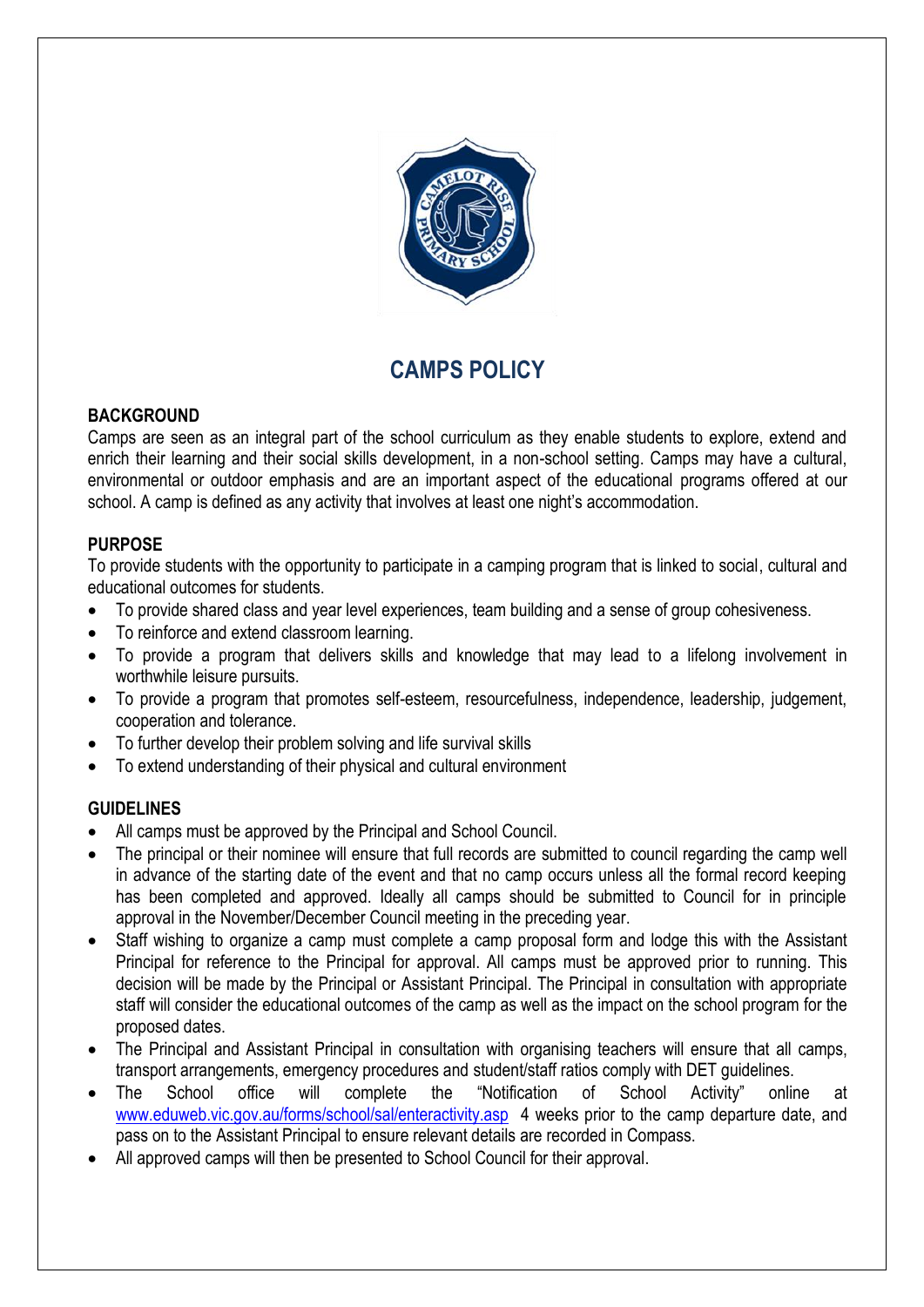### **Access to Camp.**

- All efforts will be made not to exclude students simply for financial reasons. Parents experiencing financial difficulty, who wish for their children to attend a camp, are invited to discuss alternative arrangements with the Business Manager. Decisions relating to alternative payment arrangements will be made by the Business Manager in consultation with the appropriate staff, on an individual basis.
- All aspects of the camp will be outlined to parents in writing, including cost, sleeping arrangements, itinerary, activities, clothing and equipment lists, contact phone numbers, transport arrangements, student management processes, permission and medical forms and clearly stated payment finalization dates.
- All families will be given sufficient time to make payments for camps. All parental consent and medical forms must be completed, signed and returned and all money must be paid prior to leaving. Copies of completed permission notes and medical information must be accessible at the camp location by staff at all times.
- Only students that have displayed sensible, reliable behaviour at school will be permitted to participate in school camps. Parents will be notified if their child is in danger of losing the privilege to participate in a camp due to poor behaviour at school. The decision to exclude a student will be made by the Principal, Assistant Principal, Director of Well Being, in consultation with the organizing teacher. Both the parent and the student will be informed of this decision prior to the camp. All students participating in a school camp will be asked to sign a contract agreeing to abide by all camp rules.
- Parents will be requested to collect their child from camp if their child exhibits behaviour that is considered unacceptable or a danger to others. The Teacher in Charge, in consultation with a member of the leadership team, will make this decision. Costs incurred will be the responsibility of the parent.

# **Organisation**

- All food, equipment, staffing, organization of activities and student management procedures must be addressed prior to the camp. Consideration needs to be given to students with special dietary and medical requirements. Parents should notify the staff in writing regarding special dietary and medical requirements when returning consent forms.
- Office staff will be responsible for managing and monitoring the payments made by parents and will provide organizing teachers with detailed records on a regular basis.
- The Teacher in Charge must provide the General Office with a final student list as well as posting a copy on the staff excursion notice board and on the intranet.
- In the case where a camp involves a particular class or year level group, the organizing teacher will ensure that there is an alternative program available for those students not attending the camp.
- The school will provide a mobile phone and first aid kit for each camp. The teacher in charge is responsible for collecting these prior to leaving.
- Parents may be invited to assist in the delivery of school camps. When deciding which parents will attend the organizing teacher will take into account any valuable skills offered (e.g. bus licence, first aid, etc), gender balance and special needs of particular students.
- For high risk Outdoor Education activities the staff member organizing must have suitable training and current qualifications. All staff members must be aware of the increased duty of care.
- The teacher in charge will ensure that student medical forms are available at the site and all camp staff are aware of special medical issues or medication requirements of any student.
- One staff member will be designated to take responsibility for administering student medication if required. (following consultation with parents and/or appropriate medical practitioners)

# **Site Safety**

 All safety requirements must be considered and adequately resolved prior to the camp. Telephone numbers of all emergency services must be provided to the College, and be taken on camp. If any swimming activities are to occur, there must be sufficient staff attending with appropriate swimming qualifications to enable safe supervision.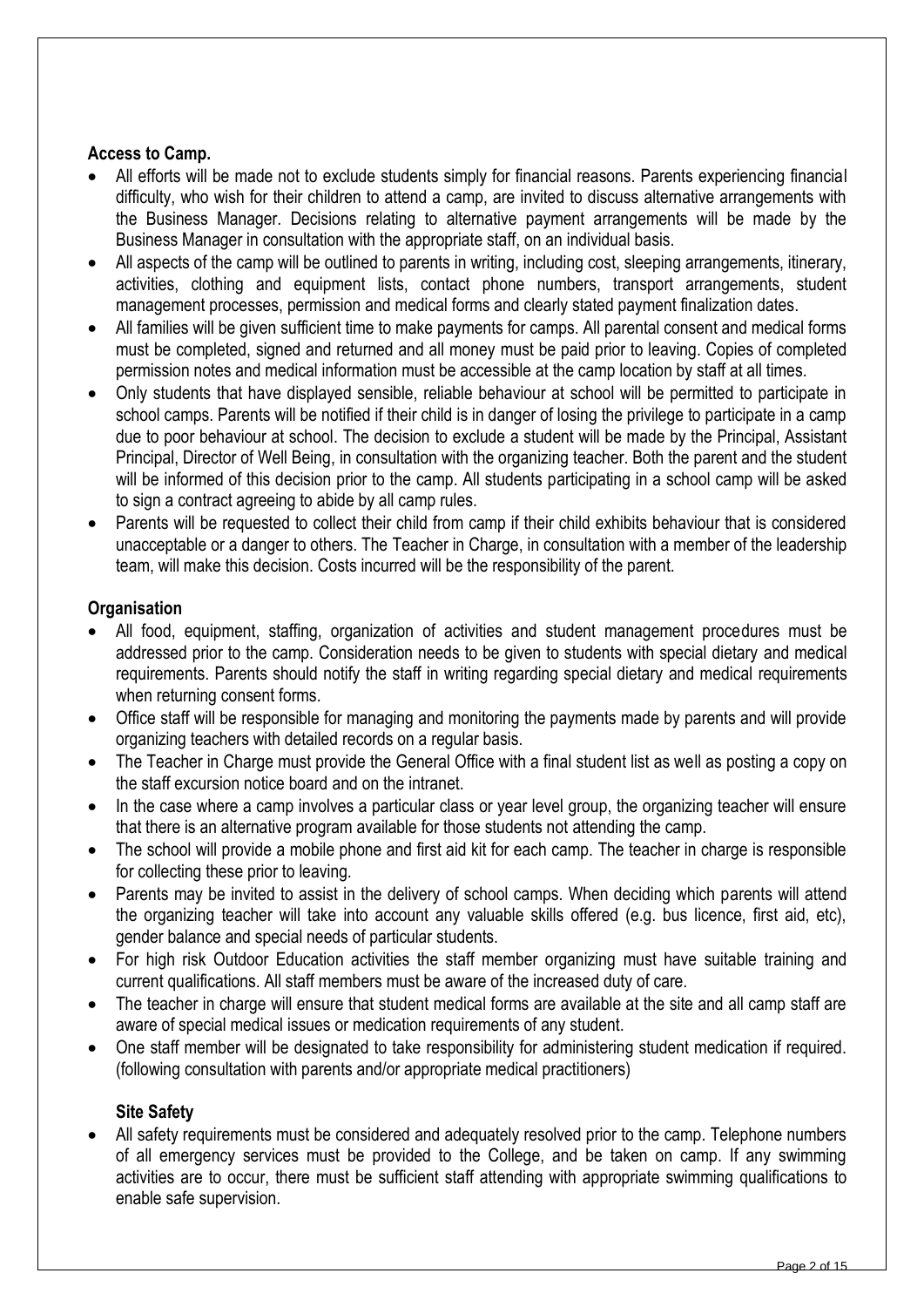# **Refer: [Safety Guidelines for Education Outdoors](http://www.education.vic.gov.au/school/principals/safety/pages/outdoor.aspx#mainContent)**

- A designated "Teacher in Charge" will coordinate each camp. All camps will have an experienced teacher in attendance where possible.
- The Teacher in Charge will ensure all students and adults attending the camp are aware of evacuation and emergency procedures.
- The teacher in charge will communicate the anticipated return time with the High School office in the case where camps are returning out of school hours. Parents will be informed prior to students leaving for the camp, that they can phone the office to receive an updated anticipated return time.
- If an event such as a sleepover is occurring within the school the emergency services have been contacted. For example, Glen Waverley Police.

For further ratios refer to the Victorian Government Schools Policy Advisory Guide For further information regarding safety please check the policy documents below.

# **LINKS AND APPENDICES (including processes related to this policy)**

Links which are connected with this policy are:

### **DET [Excursion Policy](http://www.education.vic.gov.au/school/principals/spag/safety/Pages/excursions.aspx#mainContent)**

[Safety Guidelines for Education Outdoors](http://www.education.vic.gov.au/school/principals/safety/pages/outdoor.aspx#mainContent)

Appendices which are connected with this policy are:

- Appendix A: Pupil/Teacher Ratios
- Appendix B: Pro-forma for school approval for all camps
- Appendix C: Guidelines for teachers planning a camp or excursion
- Appendix D: Notification of School Activity (camps and excursions)

### **EVALUATION**

This policy will be reviewed annually or more often if necessary due to changes in regulations or circumstances.

### **CERTIFICATION**

This policy was endorsed by School Council at the meeting held on…. September 2018.

|--|--|

Principal **School Council President**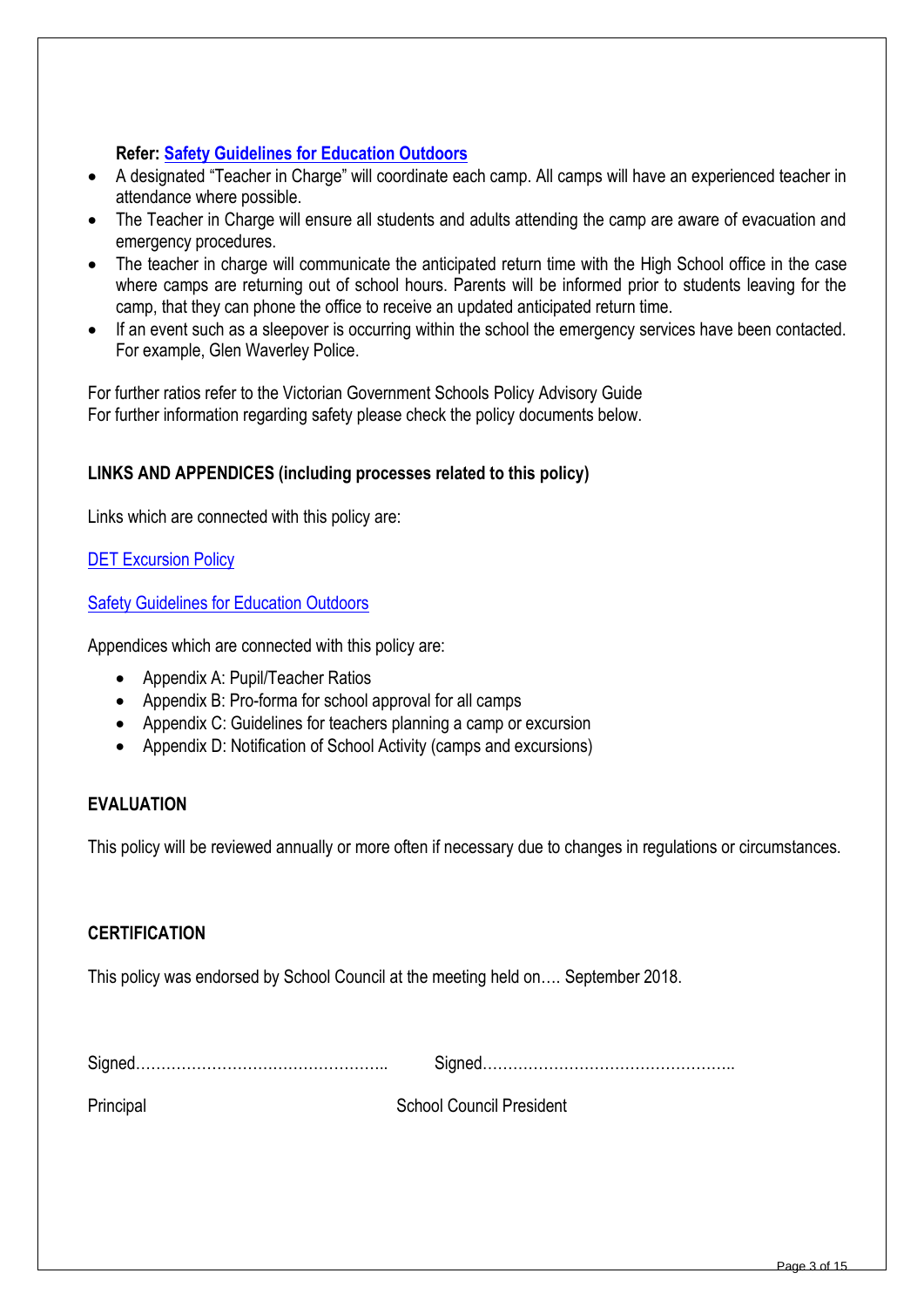**Appendix A -** Pupil / Teacher Ratios

|          | <b>Abseiling and Rock Climbing</b>                           |                     | <b>Ropes Course</b>                                                                          |
|----------|--------------------------------------------------------------|---------------------|----------------------------------------------------------------------------------------------|
| 1:1      | Rock Face                                                    | 1:12                | 3 students to any one element, 1 participating,                                              |
| 1:10     | <b>Others</b>                                                |                     | 2 spotting                                                                                   |
| 2        | <b>Experienced Staff</b>                                     |                     | <b>NOTE:</b> No student on any element unless supervised                                     |
|          | <b>Bass Camping</b>                                          | <b>Scuba Diving</b> |                                                                                              |
| 1:10     | Residential; canvas                                          | 1:8                 | Pool training                                                                                |
| 1:15     | Study: residential                                           | 1:4                 | Diving, 2 buddy systems                                                                      |
|          |                                                              |                     | NOTE: 2 qualified staff                                                                      |
|          | <b>Board Sailing</b>                                         | <b>Shooting</b>     |                                                                                              |
| 1:3      | <b>Beginners</b>                                             | 1:1                 | New or inexperienced                                                                         |
| 1:5      | Novice; intermediate; advanced                               | 1:5                 | On the track or mound                                                                        |
| 2        | <b>Experienced sailors</b>                                   | 1:15                | Observers or waiting                                                                         |
|          | <b>Boats, Small Sailing - (Dinghies, Catamarans)</b>         | Snorkelling         |                                                                                              |
| 1:8      | <b>Enclosed Waters</b>                                       | 1:8                 | Closed water: pool                                                                           |
| 1:6      | <b>Open Waters</b>                                           | 1:4                 | Open water                                                                                   |
| 1:4      | Open Waters, Adverse                                         |                     | <b>NOTE:</b> 2 qualified staff                                                               |
|          | <b>Bushwalking</b>                                           |                     | <b>Snow Activities</b>                                                                       |
| 1:5      | Overnight                                                    | 1:8                 | Alpine, Nordic - overnight                                                                   |
| 1:10     | Day                                                          | 1:10                | Alpine, Nordic - day                                                                         |
|          |                                                              | 1:10                | Non-skiing                                                                                   |
| Canoeing |                                                              |                     | <b>Surf Activities</b>                                                                       |
| 1:6      |                                                              | 1:10                | Beach                                                                                        |
| 2        | Staff members                                                | 1:8                 | Surf                                                                                         |
|          |                                                              |                     | <b>NOTE:</b> 1 teacher/instructor in water and <b>NOTE</b> 1<br>teacher/ instructor on beach |
| Cycling  |                                                              | Swimming            |                                                                                              |
| 1:10     |                                                              | 1:20                | Enclosed pools                                                                               |
|          |                                                              | 1:10                | Open water                                                                                   |
|          | <b>Horse Riding</b>                                          | <b>Water Skiing</b> |                                                                                              |
| 1:1      | <b>Basics</b>                                                | 1:20                | Shore                                                                                        |
| 1:5      | <b>Beginners</b>                                             | 1                   | Student on two at any one time; if highly                                                    |
| 1:8      | Semi-experienced                                             |                     | experienced two may be taken together                                                        |
|          | <b>Riding School:</b>                                        | 2                   | People in boat – driver and observer; one must                                               |
|          | Experienced teacher with instructor                          |                     | be staff member                                                                              |
| 2        | Experienced teachers if no instructor or group<br>exceeds 10 |                     |                                                                                              |
|          | Orienteering                                                 |                     |                                                                                              |
| 1:10     | <b>Bush</b>                                                  |                     |                                                                                              |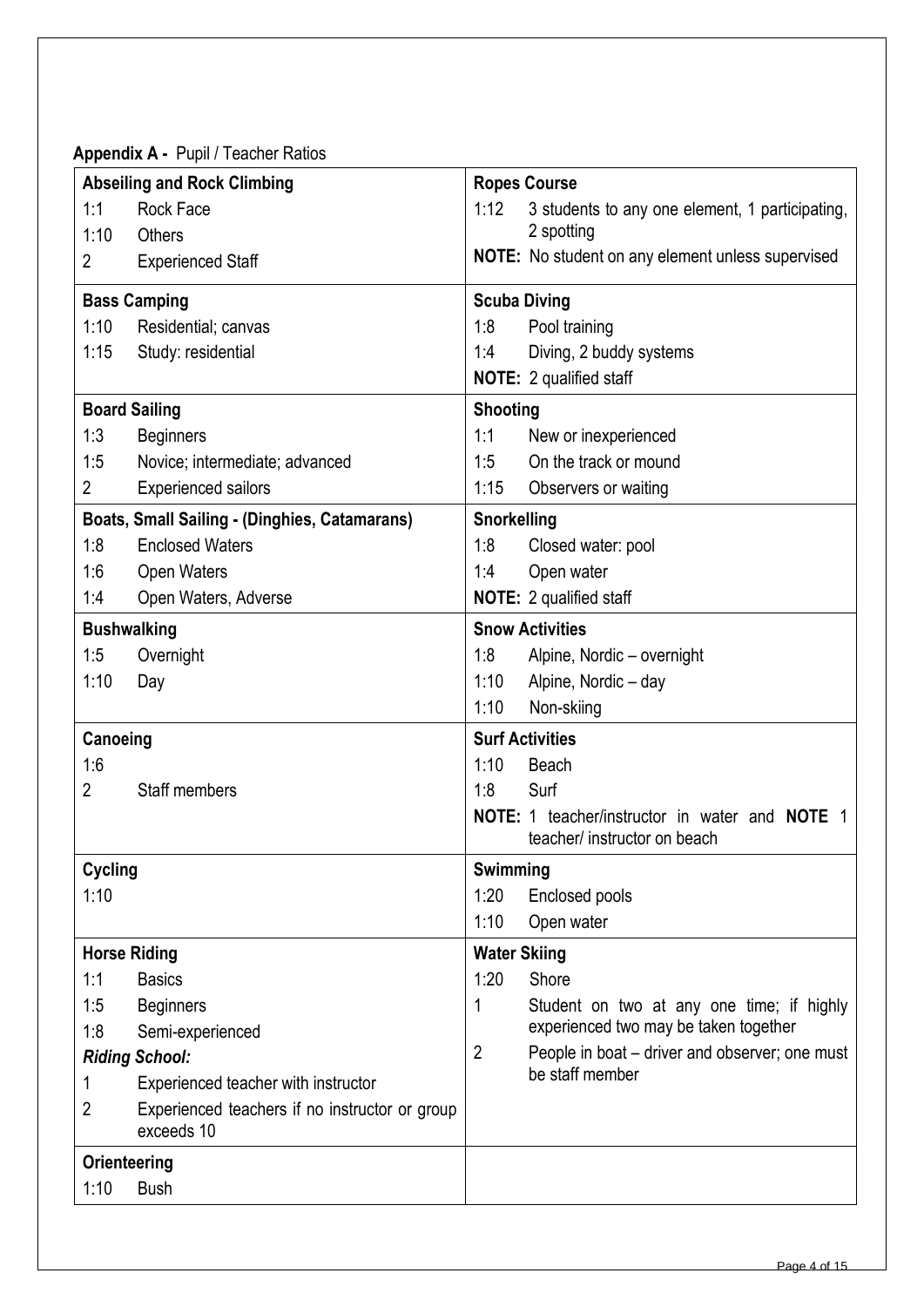# **Appendix B**

Pro-forma for School Approval for all Camps

*\*This form must be completed and handed to the Principal five days before School Council. If possible Council approval is required TWO normal meetings before the camp date and for interstate and overseas trips Council needs to approve the trip in the November Council meeting of the preceding year. It is suggested that a Teacherin-charge attend the Council meeting if possible.*

The processes outlined below provide adequate and appropriate supervision of students in the school yard so that the school fulfils its duty care to its students in terms of on-site supervision.

#### **1. Camp Location / Phone**

| Name of Camp:                                                                      |                  |                                                       | <u> 1989 - Johann Stoff, amerikansk politiker (d. 1989)</u> |        |   |  |
|------------------------------------------------------------------------------------|------------------|-------------------------------------------------------|-------------------------------------------------------------|--------|---|--|
| Name of nearest town:<br><u> 1989 - John Stone, amerikansk politiker (d. 1989)</u> |                  |                                                       |                                                             |        |   |  |
|                                                                                    | Address of Camp: |                                                       |                                                             |        |   |  |
|                                                                                    |                  |                                                       |                                                             |        |   |  |
| Telephone of Camp:                                                                 |                  | $\left($                                              |                                                             |        |   |  |
|                                                                                    |                  |                                                       |                                                             |        |   |  |
|                                                                                    |                  | <b>Emergency Services Phone Number and Locations:</b> |                                                             |        |   |  |
| <b>Police</b>                                                                      |                  |                                                       |                                                             |        |   |  |
| <b>Fire</b>                                                                        |                  |                                                       |                                                             |        |   |  |
| <b>Doctor</b>                                                                      | $\blacksquare$   | Phone: (                                              |                                                             |        |   |  |
| <b>Hospital</b>                                                                    | $\blacksquare$   | Phone: (                                              |                                                             |        |   |  |
| <b>Ambulance</b>                                                                   | $\blacksquare$   |                                                       |                                                             |        |   |  |
| <b>Other</b>                                                                       |                  |                                                       |                                                             |        |   |  |
|                                                                                    |                  |                                                       |                                                             |        |   |  |
| Type of Camp Accommodation:                                                        |                  |                                                       |                                                             |        |   |  |
| Canvas                                                                             | П                | <b>Bunkhouse</b>                                      | $\Box$                                                      | Chalet | П |  |
| Motel                                                                              | □                | Hotel                                                 | $\Box$                                                      | Other  | П |  |
| If other, please give details:                                                     |                  |                                                       |                                                             |        |   |  |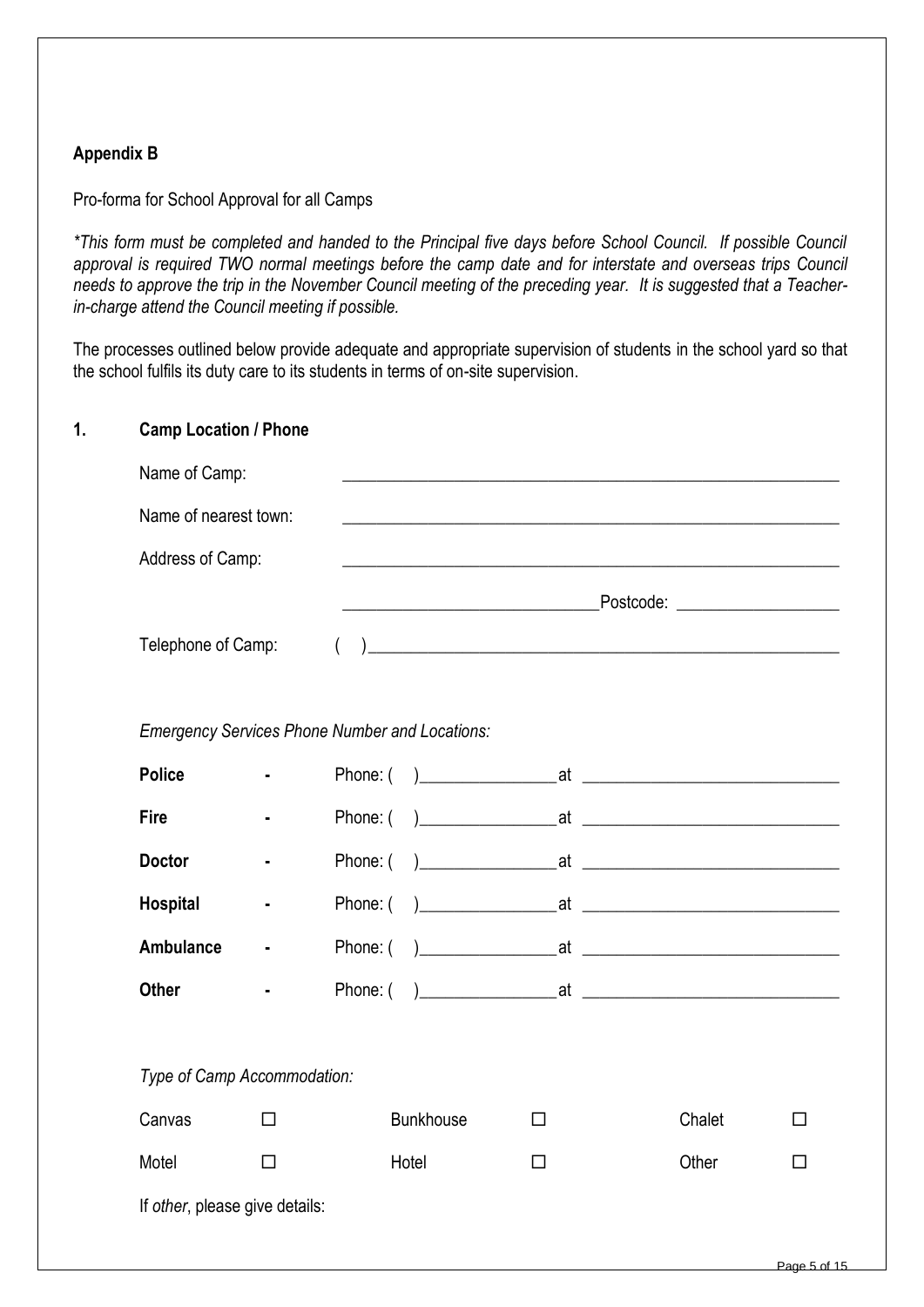|    | Leave School at                                                                  | am/pm on                                | (day/month/year)                                                                                                                                                                                      |                                                                                                                                                                                                                                |                 |
|----|----------------------------------------------------------------------------------|-----------------------------------------|-------------------------------------------------------------------------------------------------------------------------------------------------------------------------------------------------------|--------------------------------------------------------------------------------------------------------------------------------------------------------------------------------------------------------------------------------|-----------------|
|    | Arrive back at School                                                            | ________________ am/pm on               | $\frac{1}{2}$ (day/month/year)                                                                                                                                                                        |                                                                                                                                                                                                                                |                 |
|    | No. of days of Camp:                                                             |                                         |                                                                                                                                                                                                       |                                                                                                                                                                                                                                |                 |
|    | Is this Camp in:                                                                 | School time only?                       |                                                                                                                                                                                                       | $Yes \Box$                                                                                                                                                                                                                     | No $\square$    |
|    |                                                                                  | Holidays time only?                     |                                                                                                                                                                                                       | $Yes \Box$                                                                                                                                                                                                                     | No $\square$    |
|    |                                                                                  | School time and holidays/weekends time? |                                                                                                                                                                                                       | $Yes \Box$                                                                                                                                                                                                                     | No $\square$    |
|    | Does this camp clash with any major school activities on the School<br>calendar? |                                         |                                                                                                                                                                                                       | $Yes \Box$                                                                                                                                                                                                                     | No $\square$    |
|    | If YES, list these activities:                                                   |                                         |                                                                                                                                                                                                       |                                                                                                                                                                                                                                |                 |
|    |                                                                                  |                                         | <u> 1989 - Jan James James James James James James James James James James James James James James James James J</u>                                                                                  |                                                                                                                                                                                                                                |                 |
|    |                                                                                  |                                         |                                                                                                                                                                                                       |                                                                                                                                                                                                                                |                 |
| 3. | <b>Staff included</b>                                                            |                                         |                                                                                                                                                                                                       |                                                                                                                                                                                                                                |                 |
|    | Teacher(s)-in-charge:                                                            |                                         | <u> 1980 - Jan Sterling, amerikansk politiker (d. 1980)</u>                                                                                                                                           |                                                                                                                                                                                                                                |                 |
|    |                                                                                  |                                         |                                                                                                                                                                                                       |                                                                                                                                                                                                                                |                 |
|    | No. of extra staff required to meet safety ratios:                               |                                         |                                                                                                                                                                                                       |                                                                                                                                                                                                                                |                 |
|    | Male:<br><u> 1980 - John Stone, amerikansk politiker</u>                         | Female: <u>___________________</u>      |                                                                                                                                                                                                       | Totals: The contract of the contract of the contract of the contract of the contract of the contract of the contract of the contract of the contract of the contract of the contract of the contract of the contract of the co |                 |
|    |                                                                                  |                                         | Numbers of any teacher aides/parents/student teachers who wish to be included in the staffing (not<br>camp staff). In most cases non-teaching staff will require a police check (paid by the School). |                                                                                                                                                                                                                                |                 |
|    |                                                                                  |                                         |                                                                                                                                                                                                       |                                                                                                                                                                                                                                |                 |
|    |                                                                                  |                                         |                                                                                                                                                                                                       |                                                                                                                                                                                                                                |                 |
|    |                                                                                  |                                         |                                                                                                                                                                                                       |                                                                                                                                                                                                                                |                 |
|    | Council will adopt the Guide to staff supervision ratios (Appendix A).           |                                         | It is the responsibility of the teacher-in-charge to ensure that all activities are adequately staffed. School                                                                                        |                                                                                                                                                                                                                                |                 |
|    | Has the teacher-in-charge checked these ratios?                                  |                                         |                                                                                                                                                                                                       | $Yes \Box$                                                                                                                                                                                                                     | No <sub>1</sub> |
|    | Can these ratios be met with the above staff requested?                          |                                         |                                                                                                                                                                                                       | $Yes \Box$                                                                                                                                                                                                                     | No <sub>1</sub> |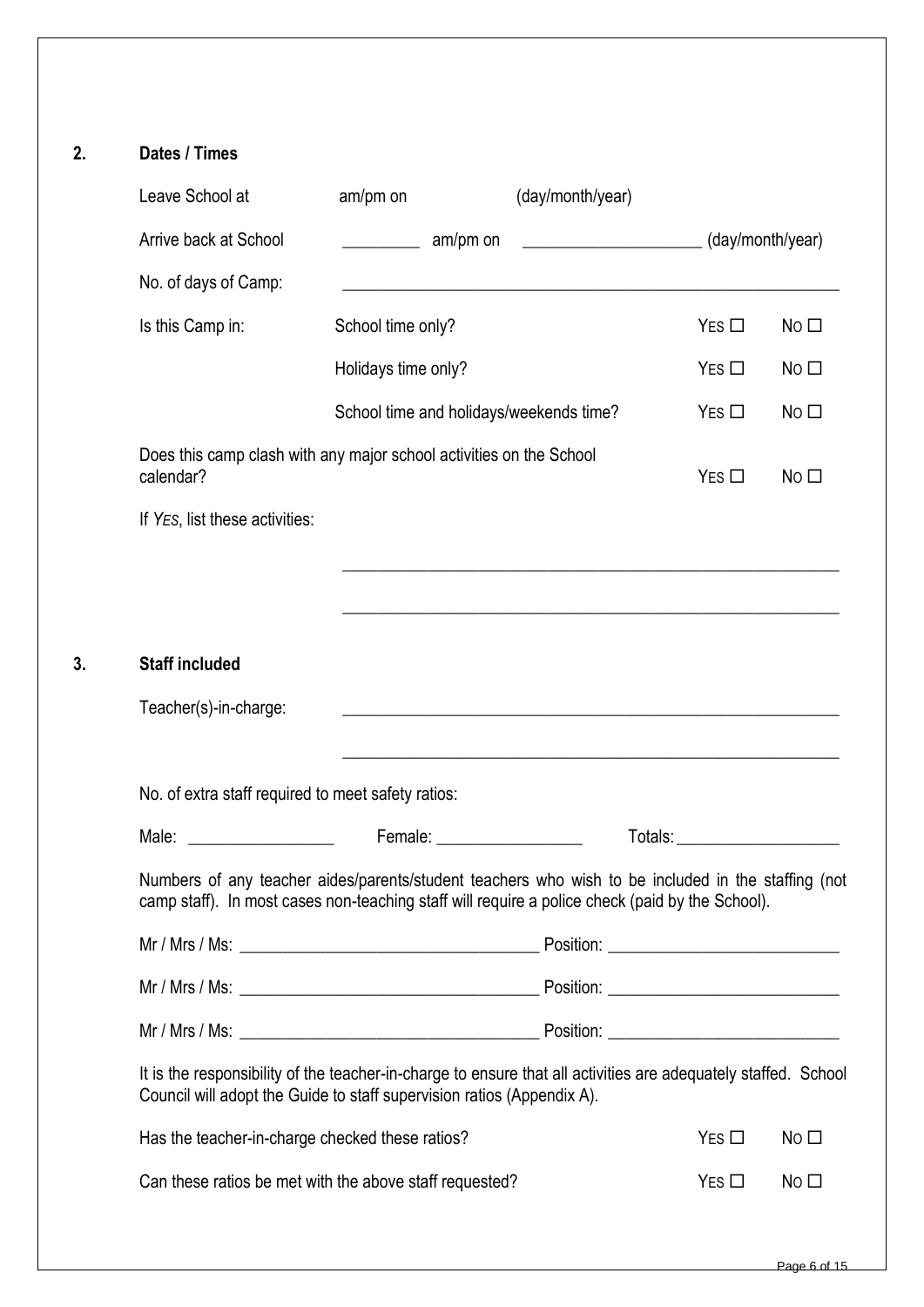# **4. Student Numbers / Age**

Actual names are NOT required when this approval application goes to School Council. Actual names must be left with the Principal/Assistant Principal two weeks before the camp.

| Boys: ________________________           |             |          |                                                                                                                                                  |                | Totals: ________________________ |
|------------------------------------------|-------------|----------|--------------------------------------------------------------------------------------------------------------------------------------------------|----------------|----------------------------------|
|                                          |             |          |                                                                                                                                                  |                |                                  |
|                                          |             |          |                                                                                                                                                  |                |                                  |
| Educational aims of Camp (state briefly) |             |          | ,我们也不能在这里的时候,我们也不能在这里的时候,我们也不能会在这里的时候,我们也不能会在这里的时候,我们也不能会在这里的时候,我们也不能会在这里的时候,我们也不                                                                |                |                                  |
|                                          |             |          |                                                                                                                                                  |                |                                  |
|                                          |             |          | ,我们也不能在这里的时候,我们也不能在这里的时候,我们也不能会在这里,我们也不能会在这里的时候,我们也不能会在这里的时候,我们也不能会在这里的时候,我们也不能会                                                                 |                |                                  |
|                                          |             |          | ,我们也不能在这里的人,我们也不能在这里的人,我们也不能在这里的人,我们也不能在这里的人,我们也不能在这里的人,我们也不能在这里的人,我们也不能在这里的人,我们也                                                                |                |                                  |
|                                          |             |          | ,我们也不能在这里的时候,我们也不能在这里的时候,我们也不能会在这里,我们也不能会不能会不能会不能会不能会不能会不能会。<br>第2012章 我们的时候,我们的时候,我们的时候,我们的时候,我们的时候,我们的时候,我们的时候,我们的时候,我们的时候,我们的时候,我们的时候,我们的时候,我 |                |                                  |
| <b>Method of Travel / Route</b>          |             |          |                                                                                                                                                  |                |                                  |
| Travel to the Camp:                      |             |          | and the control of the control of the control of the control of the control of the control of the control of the                                 |                |                                  |
| Travel back to School:                   |             |          | <u> 2000 - Jan James James Jan James James Jan James James Jan James James Jan James James Jan James James Jan J</u>                             |                |                                  |
| Travel while at Camp:                    |             |          | <u> 2000 - Jan James James James James James James James James James James James James James James James James J</u>                             |                |                                  |
|                                          |             |          |                                                                                                                                                  |                |                                  |
| Are staff member's cars involved?        |             |          |                                                                                                                                                  |                | $Yes \Box$<br>No <sub>1</sub>    |
| If YES, complete the details below:      |             |          |                                                                                                                                                  |                |                                  |
| <b>CAR OWNER</b>                         | <b>TYPE</b> | REG. No# | <b>INSURANCE</b>                                                                                                                                 | <b>COMPANY</b> | <b>SIGNATURE</b>                 |
|                                          |             |          | $Yes \Box No \Box$                                                                                                                               |                |                                  |
|                                          |             |          | $Yes \Box No \Box$                                                                                                                               |                |                                  |
|                                          |             |          | $Yes \Box No \Box$                                                                                                                               |                |                                  |
|                                          |             |          |                                                                                                                                                  |                |                                  |
|                                          |             |          | $Yes \Box No \Box$<br>$Yes \Box No \Box$                                                                                                         |                |                                  |

**NOTE:** All staff cars must be covered by comprehensive insurance policies.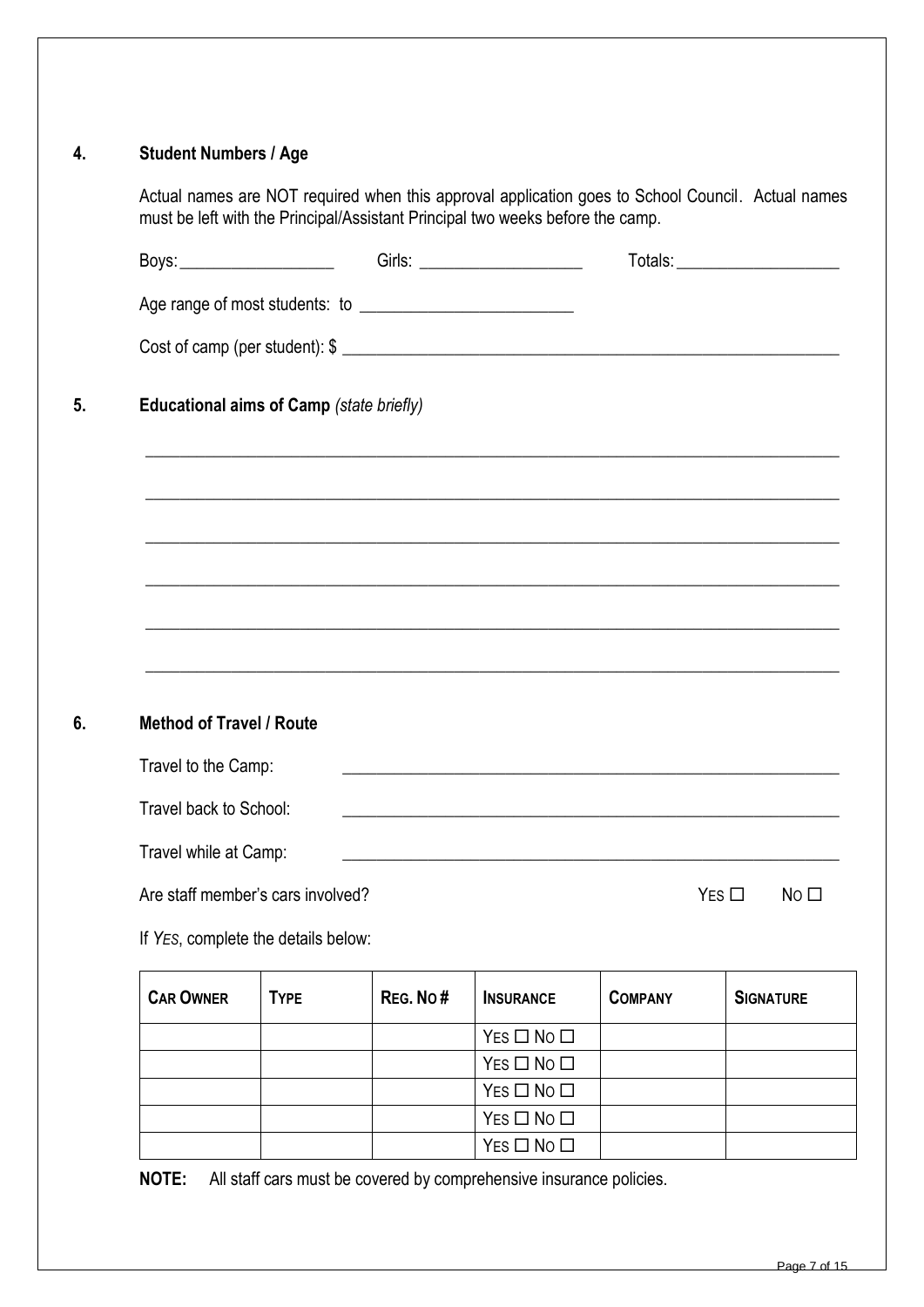#### Are staff member's driving buses?

| $Yes \Box$<br>No $\square$ |  |
|----------------------------|--|
|----------------------------|--|

If the buses require drivers to have endorsed licences, list the staff drivers attending with such qualifications.

| <b>NAME OF STAFF</b> | <b>LICENCE NUMBER</b> | <b>EXPIRY DATE</b> |
|----------------------|-----------------------|--------------------|
|                      |                       |                    |
|                      |                       |                    |
|                      |                       |                    |
|                      |                       |                    |
|                      |                       |                    |

**NOTE:** If a BUS is hired (self drive **or** with company driver) staff are requested to ensure the vehicle has seat belts on all seats.

#### *Route*

In the space below, outline the main route of travel for this camp (if you are on a set tour, attach a brochure with the mapped route).

# **7. Activities on this Camp**

A daily plan is not required here, but must be handed to the Principal within 2 weeks of the camp. The teacher-in-charge must ensure that all activities listed below are covered as follows:

- (i) Pupil/Teacher Ratios **(see Appendix A)**. You may use on-site camp staff in these activities.
- (ii) Special Qualifications list staff with the required qualifications where appropriate.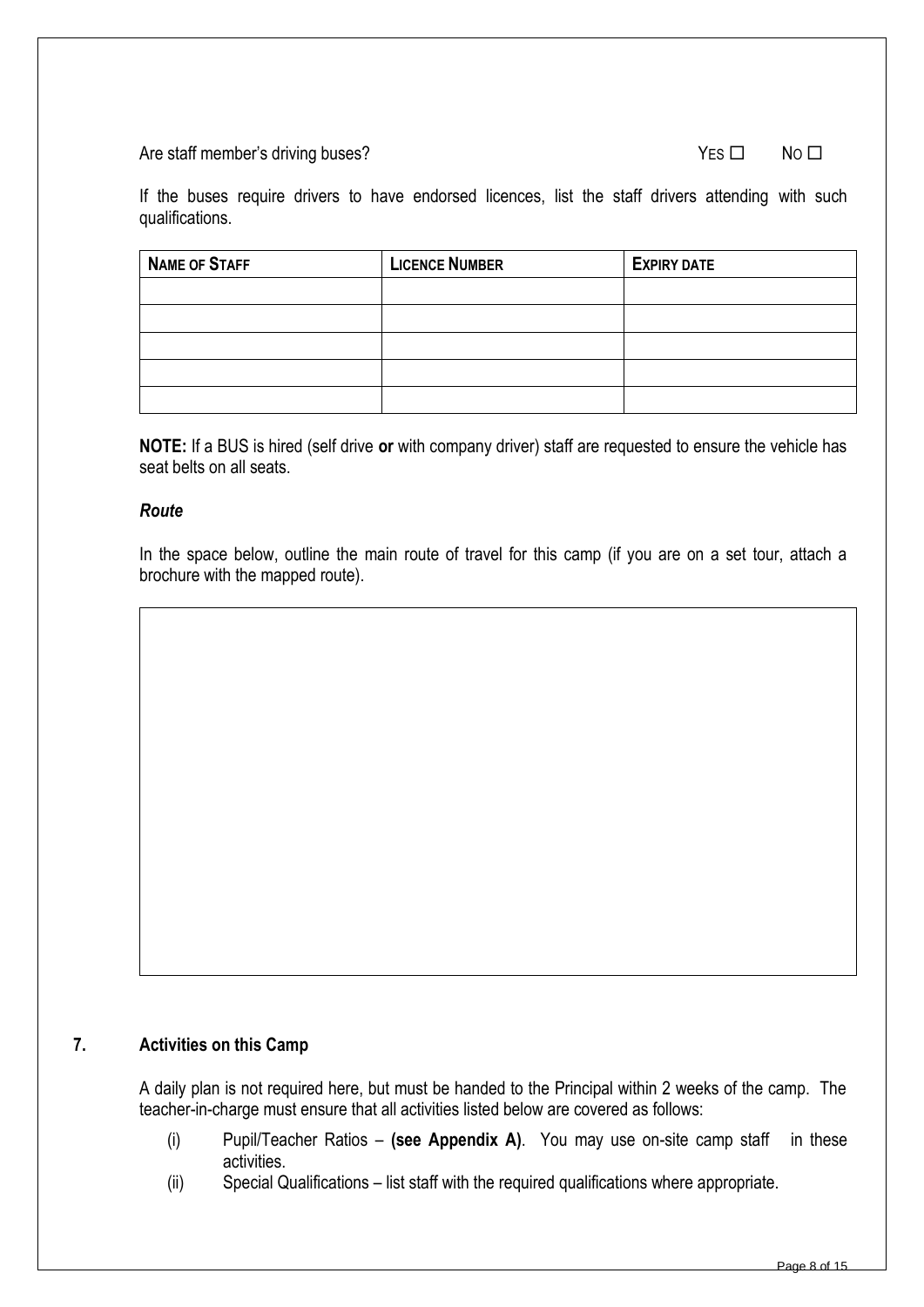(iii) Student Equipment – students/parents must receive a list of equipment/dress required well before the camp.

| <b>ACTIVITY</b> | <b>STAFF RATIO</b> | SPECIAL STAFF ON SITE<br><b>QUALIFICATIONS</b> | <b>STUDENT EQUIPMENT</b> |
|-----------------|--------------------|------------------------------------------------|--------------------------|
|                 |                    |                                                |                          |
|                 |                    |                                                |                          |
|                 |                    |                                                |                          |
|                 |                    |                                                |                          |
|                 |                    |                                                |                          |
|                 |                    |                                                |                          |
|                 |                    |                                                |                          |
|                 |                    |                                                |                          |
|                 |                    |                                                |                          |

#### **8. Camp Insurance**

**A member of** staff need to SIGHT a copy of the Camp's Insurance Policy and note details below for School Council.

| <b>INSURANCE COMPANY</b> | POLICY NO. | <b>TYPE OF INSURANCE</b> | <b>LIMIT OF COVER</b> |
|--------------------------|------------|--------------------------|-----------------------|
|                          |            |                          |                       |
|                          |            |                          |                       |
|                          |            |                          |                       |
|                          |            |                          |                       |
|                          |            |                          |                       |
|                          |            |                          |                       |
|                          |            |                          |                       |
|                          |            |                          |                       |
|                          |            |                          |                       |
|                          |            |                          |                       |
|                          |            |                          |                       |

### **9. Certification**

As the teacher-in-charge, I certify that the particulars in the application are true and correct. I am aware of the safety precautions published in Department of Education and Early Childhood Development booklets for the activities above.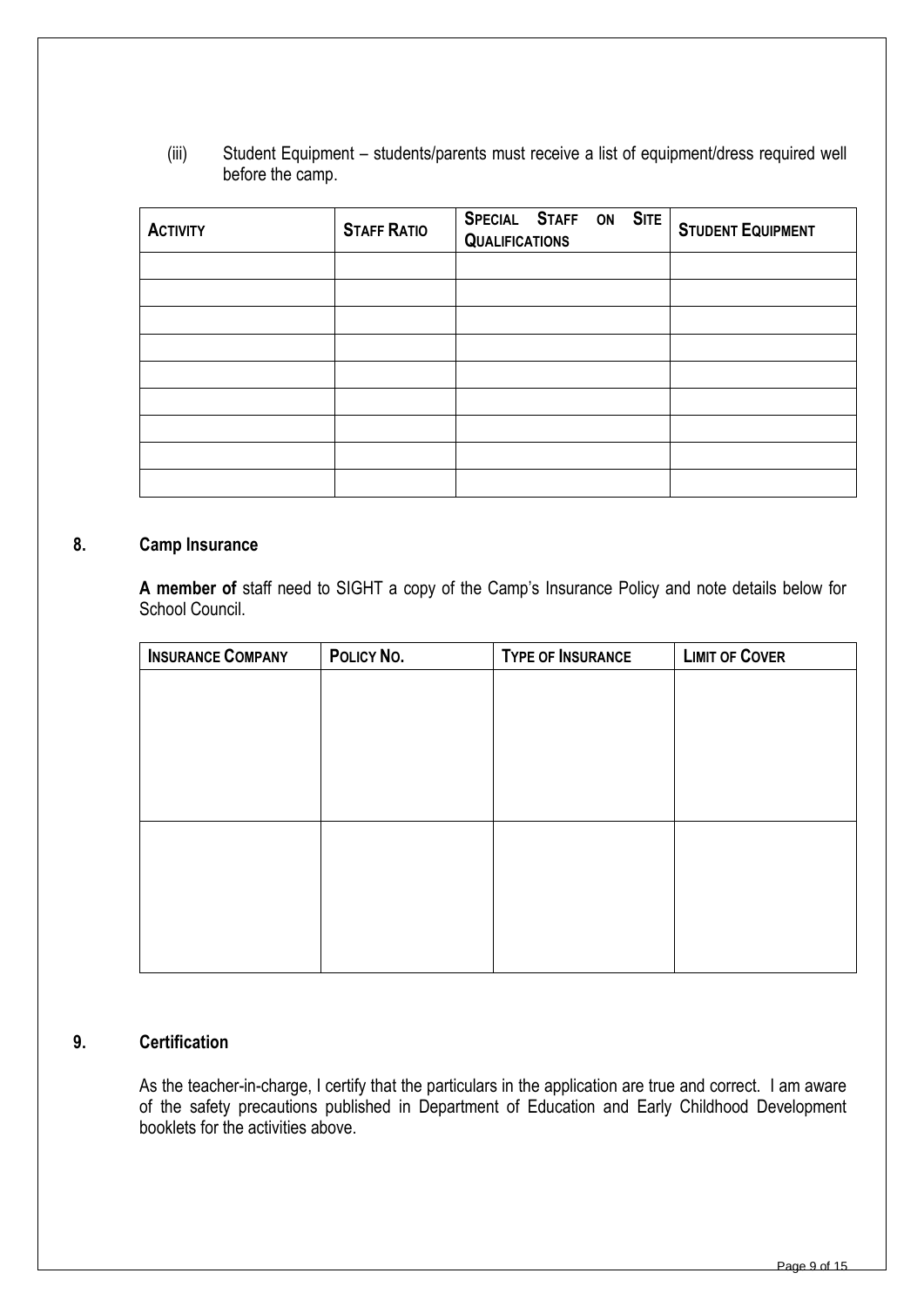Signed: Date:

### **10. Post Approval Requirements**

If the camp receives School Council approval, based on the information under Points 1-8, the teacher-incharge must work with the Assistant Principal to ensure the following procedures are carried out before the camp:

- (i) Notify the Region on a "Notification of School Activity" form kept by the Principal or online.
- (ii) Ensure students/parents receive 4 sheets:
	- (a) Camp description including clear costs, dates, modes of travel, contact numbers and aims/activities.
	- (b) Permission form and a code of conduct sheet this form must be signed by both the student and parent.
	- (c) Confidential medical report for School camps.
	- (d) List of clothing/bedding/safety gear required.
- (iii) Provide a list of students, staff and a daily program to the Principal.
- (iv) The teacher-in-charge should work with the Assistant Principal and any local authorities to ensure they are aware of disaster plan/escape routes for the area of the camp (if applicable).
- (v) The first aid kit must be taken on all camps.
- (vi) No student may attend camp unless all forms are signed and returned and camp fees paid (unless special arrangements are made with the Principal). For some camps, School levies must be paid before a camp fee is accepted.
- (vii) The Principal must be informed of any change of planned activities/itinerary.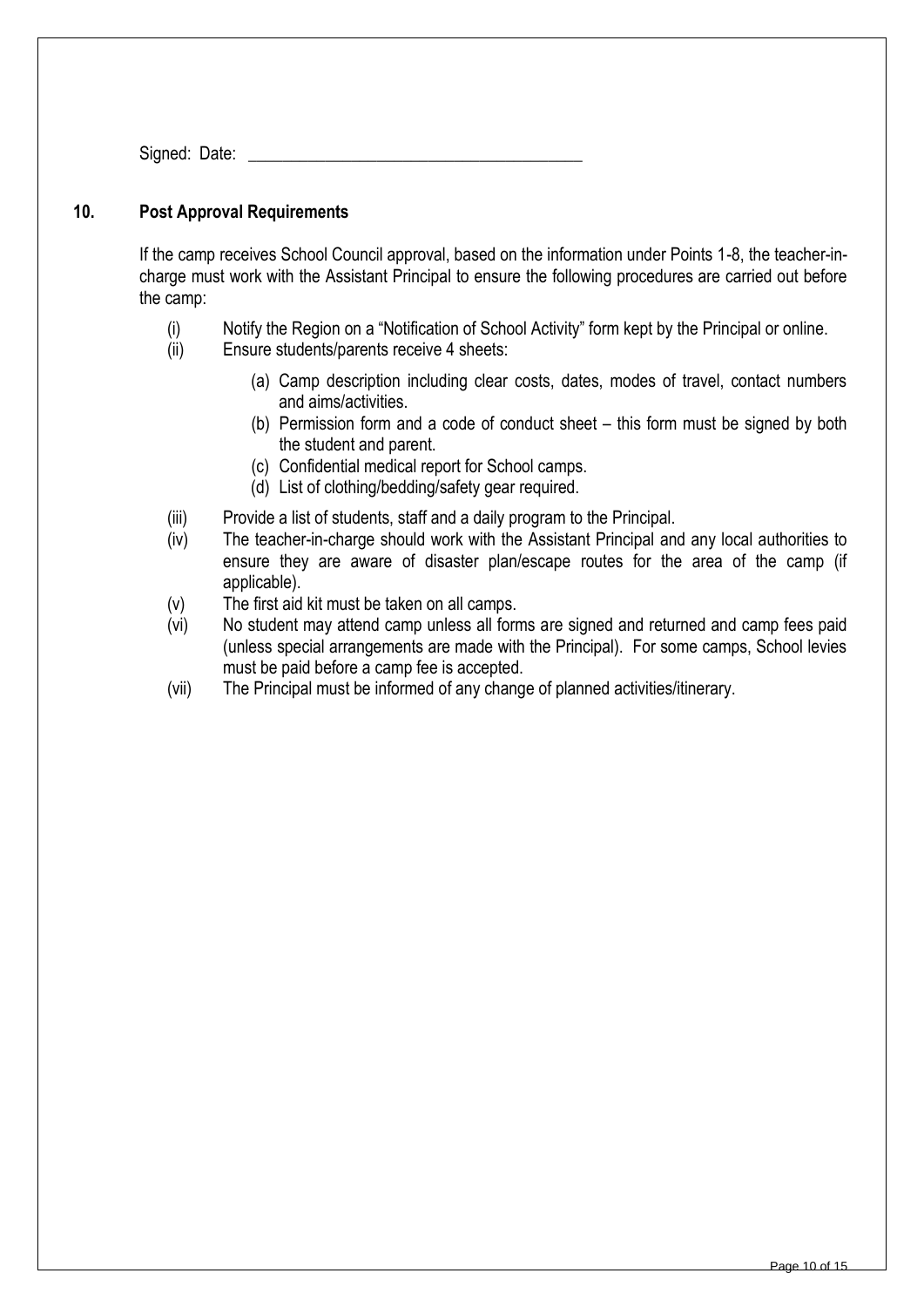# **Appendix C**

Guidelines for teachers planning a camp

## **1. Introduction**

Camps need to be planned well in advance and should relate to the curriculum being taught.

Students and their parents should be provided with information about the program's educational objectives, the nature of the activities, clothing requirements, the venue and costs well in advance.

Prior to single day excursions in which students leave the school grounds for the purpose of engaging in educational activities, the approval of the principal must be obtained.

School Council is responsible for the approval of:

- over night excursions
- camps
- interstate and overseas visits
- excursions requiring sea or air travel
- excursions involving weekends or vacations
- adventure activities

Before approving an excursion, consideration by the principal and/or School Council needs to include:

- the contribution of the activity to the School curriculum
- the adequacy of planning, preparation and organisation
- the provisions of the safety and welfare of students and staff
- the experience and competence of staff relative to the activities being undertaken
- the adequacy of student supervision
- the cost

A parent must provide written consent for their child to take part in an excursion. Parents asked to sign consent forms must be given sufficient information about the nature of the proposed activity, the risks involved and the degree of supervision.

Parental consent is required for the following reasons:

- to authorise the school to have the student in its care after normal school hours
- to authorise the school to take the student out of the school environment
- to alert the school to any medical condition or allergies of the student
- to authorise the school to consent to emergency treatment for the student
- for the parent to consent to any financial cost of the excursion
- for the parent to consent to the student being sent home in the event of any serious misbehaviour

Consent forms are to be taken on the excursion by the teacher in charge, and the designated school contact person should hold a list of participants, a copy of the consent forms and contacts in case of emergency.

In addition to any teachers employed by the DET or the School Council, excursion staff may include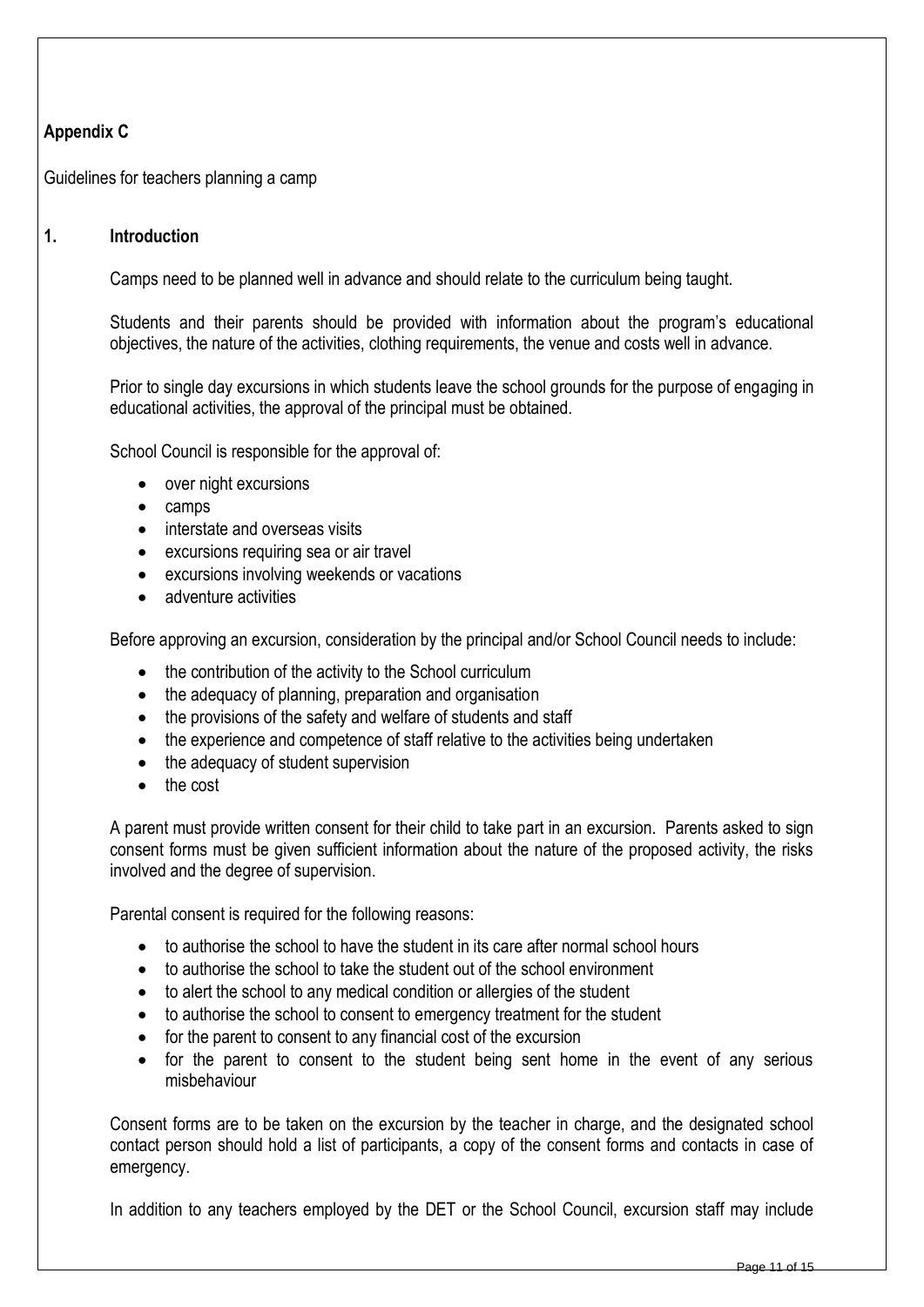other adults on a volunteer or paid worker basis, such as parents, school services officers, community members, campsite staff and trainee teachers.

School uniforms **must** be worn on all school excursions except whenever specialised clothing is a requirement, e.g. snow trip.

Only students who display sensible and reliable behaviour at school will be taken on camps and excursions outside the school.

Sensible and reliable behaviour at camps and excursions will be expected at all times. *Students can be sent home if their behaviour warrants a severe consequence.*

## **2. Planning**

Forward planning takes into consideration whole school demands and must ensure that the normal school program is not consistently disrupted.

Planning should include:

- a clear aim
- costing transport, admission, etc (the costing must be realistic in terms of the nature of the experience and the resultant learning outcomes)
- the opportunity for payment in advance, by instalments or lump sum payment may be offered to parents
- staffing needs
- pre-visit if venue is new/unknown
- consideration of children whose parents may not be able to meet costs
- excursion book maintained for evaluation of the camp/excursion for future planning
- excursion approval forms to be completed and handed in one week prior to the activity
- arrangements for covering camp staff classes while they are away from school

## **3. Preparation**

Preparation for any activity should include:

- quotes for transport
- booking of transport
- confirmation time for departure and return
- informing specialist teachers, parent helpers, area coordinator
- informing parents attending activity on discipline procedures
- preliminary classroom activities
- collection of monies
- arrangement for school cheque
- medical information, precautions and First Aid kit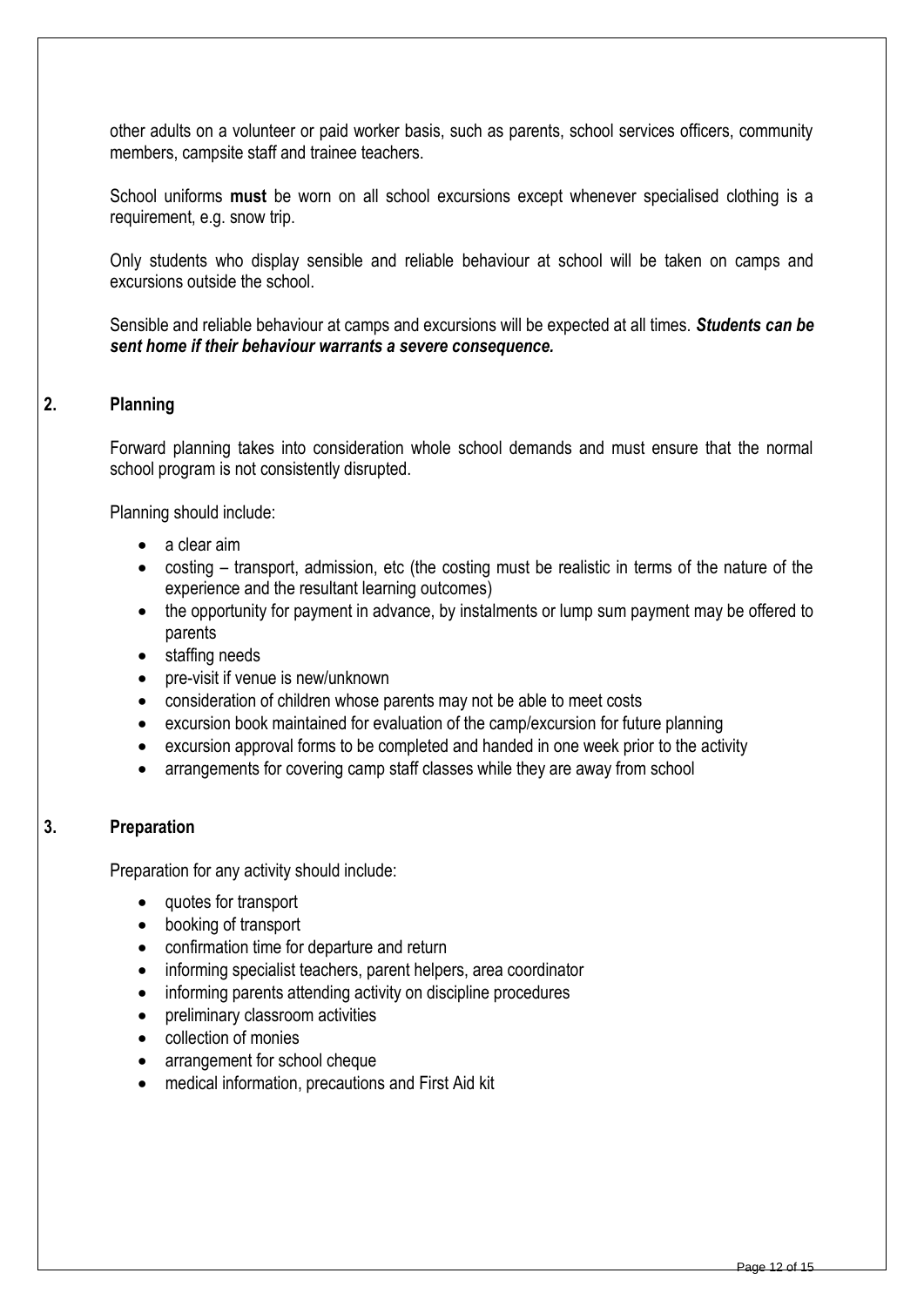# **Appendix D**

Notification of School Activity (camps)

School councils are responsible for ensuring that the activities listed below are thoroughly planned, checked and documented in accordance with Department of Education & Training guidelines for the planning and conduct of camps, excursions and outdoor adventure activities.

If comprehensive information is required during an emergency, schools will be expected to provide it at any time of the day or week from the documentation prepared for the activity which is held by the school.

Relevant details about School Council approved camps and excursions must be entered into the DET database using the online notification form available at:

#### [www.eduweb.vic.gov.au/forms/schools/sal/enteractivity.asp](http://www.eduweb.vic.gov.au/forms/schools/sal/enteractivity.asp)

This notification should be provided three weeks prior to commencing the activity.

- overnight, weekend, interstate, overseas activities
- adventure activities
- non-adventure activities which, by their nature, location or timing, may be hazardous
- School closures, pupil free days, combined sports or cluster days

#### **Notes:**

- 1. An additional sheet listing the actual dates and locations of activities should accompany this form when the same activity is to be repeated on different occasions.
- 2. The coordinating school should complete the form for activities involving a group of schools.
- 3. Day excursions should be reported if activities are to be conducted by:
	- country schools beyond the local town/city
	- rural schools beyond the local area
	- metropolitan schools beyond the greater metropolitan area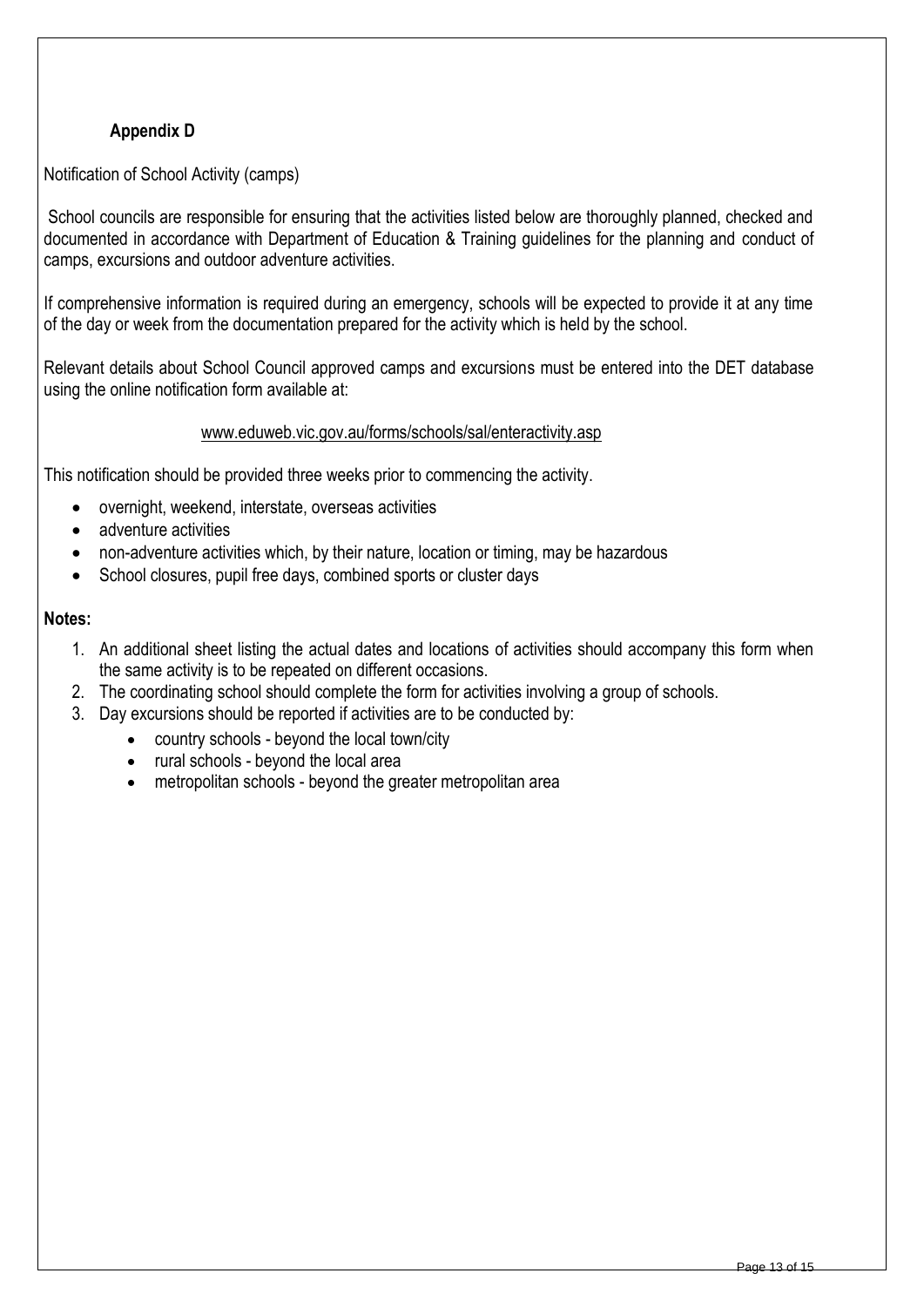# **CAMPS Risk Management Assessment Form**

| Section 1-Environment Emergency Management Assessment |  |
|-------------------------------------------------------|--|
|-------------------------------------------------------|--|

| <b>Venue Assessed</b>                                                                             | for <b>month</b> of                                          |                             |  |  |
|---------------------------------------------------------------------------------------------------|--------------------------------------------------------------|-----------------------------|--|--|
| Assess each of the following hazards and any others you think relevant and complete charts below: |                                                              |                             |  |  |
| <b>Bushfires</b>                                                                                  | <b>Missing Student</b><br>$\bullet$                          | Intruders                   |  |  |
| • Severe storms and flooding                                                                      | • Medical Emergencies                                        | • Internal fires and smoke  |  |  |
| Earthquake                                                                                        | Incidents                                                    | • Snakes and other wildlife |  |  |
|                                                                                                   | School Bus Accident/Vehicle   • Aggressive student behaviour | Other relevant to camp      |  |  |
| Incident                                                                                          |                                                              | area                        |  |  |

|            | <b>Very High</b> |     |                 |      |                  |
|------------|------------------|-----|-----------------|------|------------------|
| Likelihood | High             |     |                 |      |                  |
|            | <b>Moderate</b>  |     |                 |      |                  |
|            | Low              |     |                 |      |                  |
|            |                  | Low | <b>Moderate</b> | High | <b>Very High</b> |
|            | Impact           |     |                 |      |                  |

| Environmental<br><b>Emergency</b>                                                                                  | <b>Event</b> | <b>Risk Management Strategies</b> |
|--------------------------------------------------------------------------------------------------------------------|--------------|-----------------------------------|
| Very high or<br><b>The likely-</b><br>high<br>hood / very<br>highor high<br>impact                                 |              |                                   |
| <b>Very high, High</b><br>and moderate<br>likelihood<br><b>Nery</b><br><b>Example 1</b> high,<br>high<br><b>or</b> |              |                                   |
| moderate<br>impact                                                                                                 |              |                                   |
| <b>Very</b><br>high,<br><b>High, Moderate</b><br><b>Example 1</b><br><b>or</b>                                     |              |                                   |
| <b>likelihood</b><br>$\overline{\phantom{0}}$<br><b>High and Very</b><br><b>High Impact</b>                        |              |                                   |
|                                                                                                                    |              |                                   |